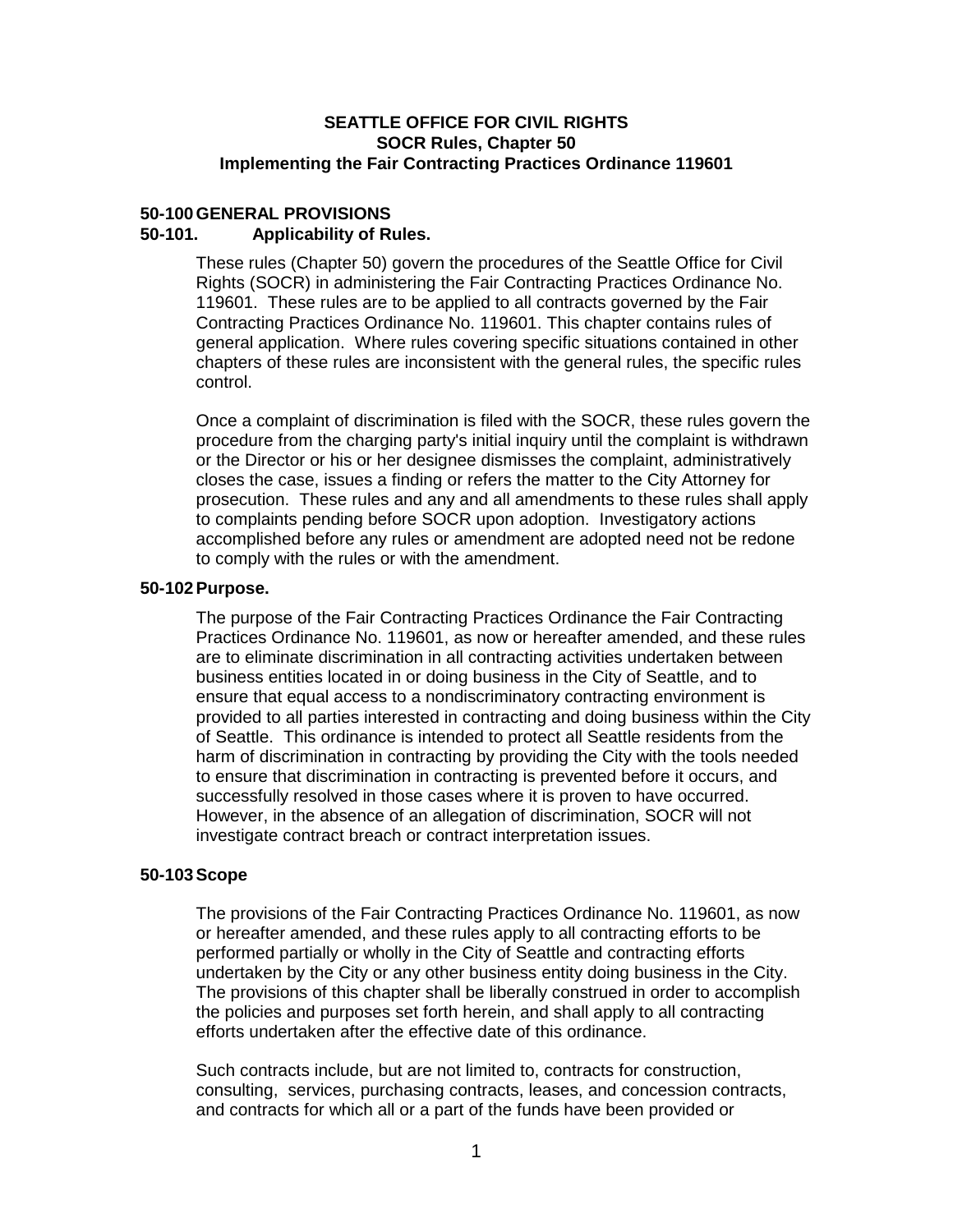administered by business entities or the City through funding agreements with federal, state or local agencies.

### **50-104 Relation to Ordinances.**

These rules complement the provisions of the Fair Employment Practices Ordinance, as amended, and the Open Housing Ordinance, as amended.

## **50-105 Relationship With Other Laws Or Regulations.**

- A. **Contracts with State or Federal Funding**: On all contracts in which other public agency funding is used, the requirements of the Fair Contracting Practices Ordinance No. 119601, and these rules shall apply in addition to the requirements imposed by other public agencies. On all contracts in which federal funding is used, in the event of a conflict between the provisions of the Fair Contracting Practices Ordinance No. 119601 or any of the rules implementing it, and the requirements of any other applicable federal statute or regulation, the provisions of the federal statute or regulation shall control.
- B. **Title VI**: The Fair Contracting Practices Ordinance No. 119601 does not preclude the charging party from filing a complaint under the auspices of Title VI of the 1964 Civil Rights Act, as amended by the 1987 Civil Rights Restoration Act. These federal laws prohibit discrimination in all contracting efforts by those municipal or private agencies receiving federal funds.

## **50-106 Concurrent Remedies.**

General rules of law prevent recovering more than once for the same items of injury and may bind a litigant to the first case that is determined, whatever its outcome. However a complainant is free to seek remedies from any authorized agency or to file a lawsuit in court.

# **50-107 Severability.**

If any clause, sentence, paragraph, or part of these rules, or the application thereof to any person or circumstances, shall for any reason be adjudged by a court of competent jurisdiction to be invalid, such judgment shall not affect, impair, or invalidate the remainder of this chapter, or its application to other persons or circumstances.

### **50-108 Choice Of Forum Clauses.**

Notwithstanding a "choice of forum" clause, any contracting practices prohibited by this chapter that may give rise to a discrimination claim under this chapter shall be subject to the City's jurisdiction in reviewing, investigating and resolving such complaint.

### **50-109 Definitions.**

Whenever terms defined below are used in the Fair Contracting Practice Ordinance No. 119601, and these rules, the following definitions will apply:

A. "Business enterprise" means any licensed business organization located in or doing business in the City of Seattle.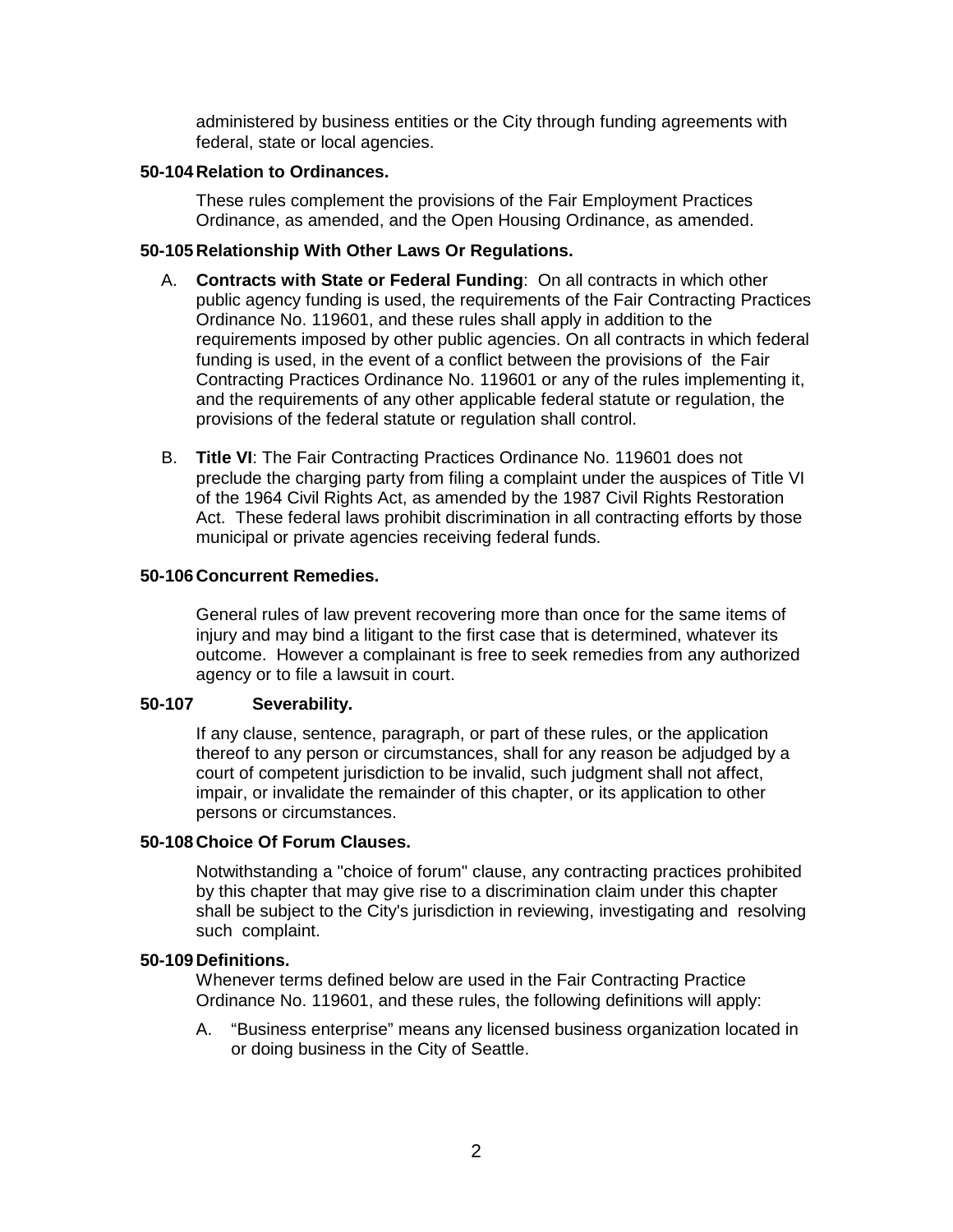- B. "Charging party" means the person aggrieved by an alleged unfair contracting practice or the person making a complaint on another person's behalf, or the Director when the Director files a complaint.
- C. "City department" means any agency, office, board or commission of the City, or any Department employee acting on its behalf, but shall not mean a public corporation chartered under Ordinance 103387, or its successor ordinances, or any contractor, consultant, concessionaire or lessee.
- D. "Commercially significant contract" means any contract for the provision of services (including but not limited to construction services, consulting services or bonding or other financial services) or the sale of goods.
- E. "Contract" means any agreement to perform a service or provide goods that entails a legally binding obligation, where such contract is executed within, or intended to be wholly or partly performed within, the City of Seattle.
- F. "Contracting agency" means any person who for compensation engages in recruiting, procuring, referral or placement of contracts with a contractor.
- G. "Contracting efforts" means any aspect of the entire contracting process undertaken, including those processes taken before the actual contract is executed. Thus all aspects of the offer, acceptance, consideration and performance phases of a contract are covered by this ordinance and these rules.
- H. "Contractor" means any business enterprise including but not limited to any company, partnership, corporation or other legal entity, excluding real property lessors and lessees, contracting to do business within the City including but not limited to public work contractors, consultant contractors, providers of professional services, service agencies, vendors, and suppliers selling or furnishing materials, equipment, goods or services, but not including governmental agencies other than The City of Seattle.
- I. "Department" means the Seattle Office for Civil Rights (SOCR).
- J. "Director" means the Director of the Office for Civil Rights or her/his designee.
- K. "Discrimination", "discriminate", and/or "discriminatory act" means any act (other than an action taken in accordance with a lawful affirmative action program) or failure to act whether by itself or as part of a practice, the effect of which is to adversely affect or differentiate between or among individuals or groups of individuals by reason of race, color, age, sex, gender identity, marital status, sexual orientation, political ideology, creed, religion, ancestry, national origin; or the presence of any sensory, mental or physical handicap, unless based upon a bona fide occupational qualification.
- L. "Gender Identity" means a individual's identity, expression or physical characteristics, whether or not traditionally associated with one's biological sex or one's sex at birth, including transsexual, transvestite, and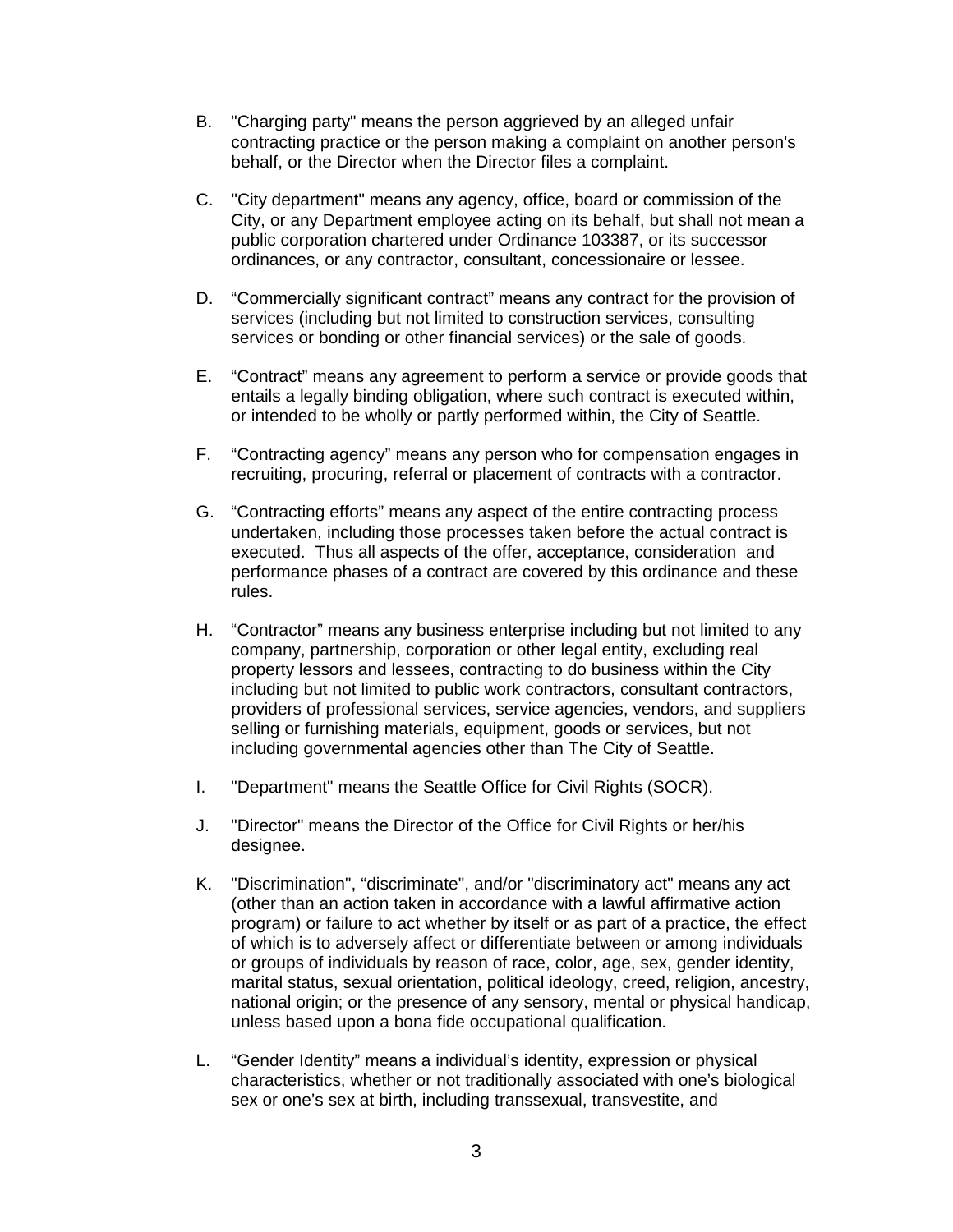transgendered, and including a individual's attitudes, preferences, beliefs and practices pertaining thereto.

- M. "Marital status" means the presence or absence of a marital relationship and includes the status of married, separated, divorced, engaged, widowed, single or cohabiting.
- N. "Party" shall include the person making a complaint alleging an unfair contracting practice and the person alleged to have committed an unfair contracting practice and the Office for Civil Rights.
- O. "Person" includes one (1) or more individuals licensed to do business or operating/representing a business entity located in or doing business in the City of Seattle, partnerships, associations, organizations, trade or professional associations, corporations, public corporations, cooperatives, legal representatives, trustees, trustees in bankruptcy and receivers, or any group of persons; it includes any owner, lessee, proprietor, manager, agent or employee, whether one (1) or more natural persons, and further includes any department, office, agency or instrumentality of the City.
- P. "Political ideology" means any idea or belief, or coordinated body of ideas or beliefs, relating to the purpose, conduct, organization, function or basis of government and related institutions and activities, whether or not characteristic of any political party or group. This term includes membership in a political party or group and includes conduct, reasonably related to political ideology, which does not interfere with job performance.
- Q. "Respondent" means any person who has been alleged or found to have committed an unfair contracting practice prohibited by this ordinance.
- R. "Sexual orientation" means actual or perceived male or female heterosexuality, bisexuality, homosexuality, and includes an individual's attitudes, preferences, beliefs and practices pertaining thereto.

S. "Trade Association" means an association of business organizations engaged in similar fields of business which is formed for mutual protection, the interchange of ideas, information and statistics or the maintenance of standards within their industry.

## **50-110 ADMINISTRATION AND ENFORCEMENT.**

SOCR shall receive, investigate, and issue findings with respect to complaints alleging unfair practices as defined by this ordinance, conciliate and settle the same by agreement, and monitor and enforce any agreements or orders resulting therefrom or from a subsequent hearing thereon under and pursuant to the terms of this ordinance; and shall have such powers and duties in the performance of these functions as are defined in this ordinance and otherwise necessary and proper in the performance of the same and provided for by law. SOCR shall further assist other City agencies and departments upon request in effectuating and promoting the purposes of this ordinance.

## **50-200 UNFAIR CONTRACTING PRACTICES.**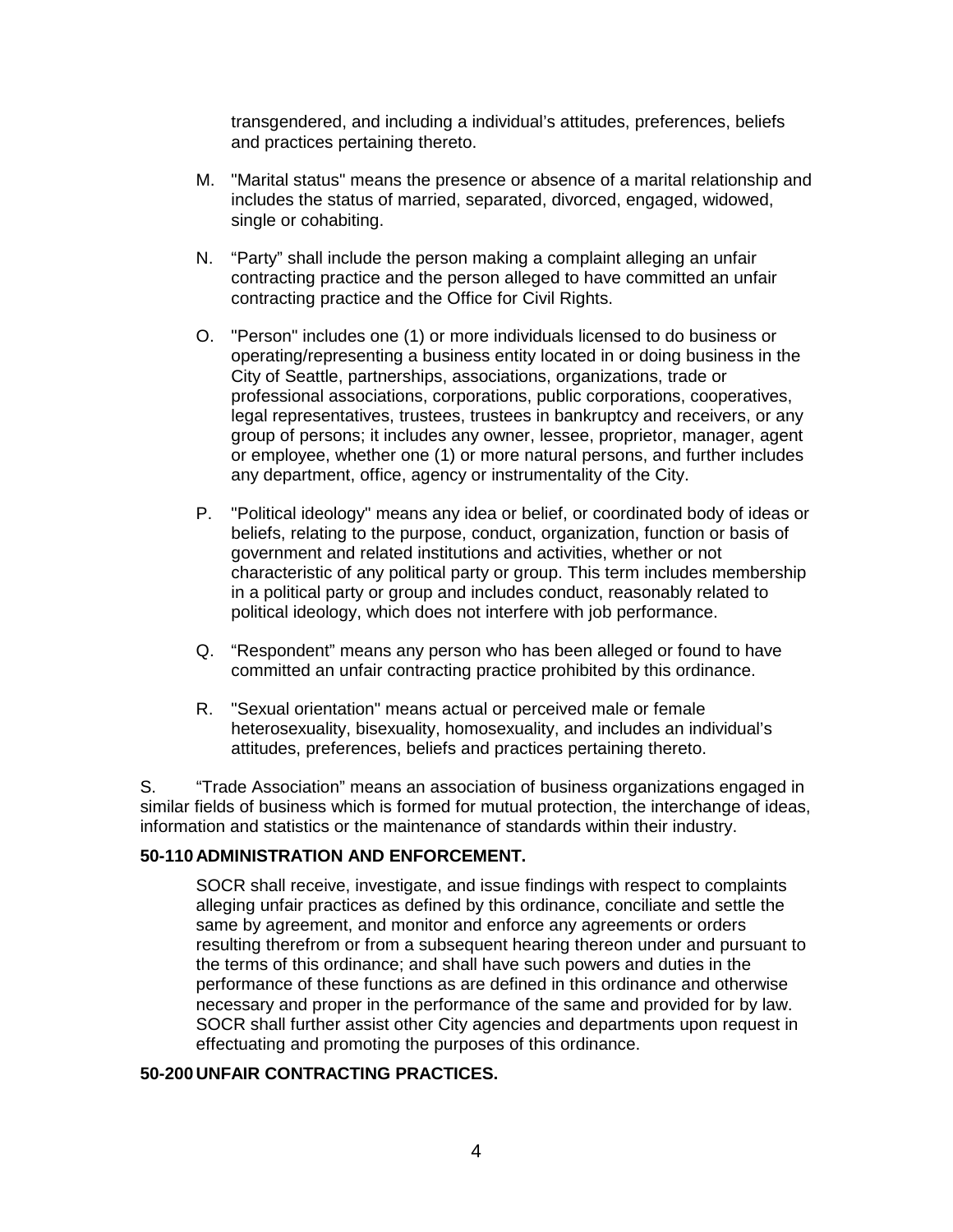# **50-201 UNFAIR CONTRACTING PRACTICES ARE PROHIBITED. IT IS AN UNFAIR CONTRACTING PRACTICE FOR ANY:**

- A. Business enterprise or City department to discriminate against any person with respect to the award or referral of a contract or with respect to the conditions, terms, price, or performance standards, other provisions of a contract;
- B. Contracting agency, or trade association or labor organization to discriminate against any person with respect to membership rights and privileges, admission to or participation in any guidance program, or other business or occupational training program;
- C. Contractor, contracting agency bonding agency trade association or labor organization to print, circulate, or cause to be printed, published, or circulated, any statement, advertisement, or publication relating to contracting or membership, or to use any form of application therefor, which indicates any discrimination unless based upon a bona fide occupational qualification;
- D. Contracting agency or trade association to discriminate against any person with respect to any referral of a contract opportunity or assignment of a particular contract;
- E. Contractor, contract agency, trade association or labor organization to retaliate against any person because that person has opposed an act of discrimination or because that person has made a complaint, testified or assisted in any manner in any investigation, proceeding or hearing initiated under the provisions of this ordinance;

# **50-705 COMPLAINTS.**

# **50-301 Who May File**

An individual complaint alleging an unfair contracting practice in connection with a commercially significant contract may be filed by or on behalf of any person who claims to be aggrieved by an unfair contracting practice. A complaint alleging that a group is being subjected to an unfair contracting practice in connection with a commercially significant contract may be filed by any member of the group, the Director, a state or federal agency concerned with discrimination in contracting whenever such an agency has reason to believe that an unfair contracting practice has been or is being committed, or any trade association which has reason to believe that an unfair contracting practice has been or is being committed against any of its members.

### **50-302 Complaint Format**

A complaint alleging an unfair contracting practice shall be in writing on a form or in a format determined by SOCR, and signed under oath or affirmation by or on behalf of a charging party before the Director, one of SOCR's employees, or any other person authorized to administer oaths, and shall describe the unfair contracting practice complained of and should include a statement of the dates,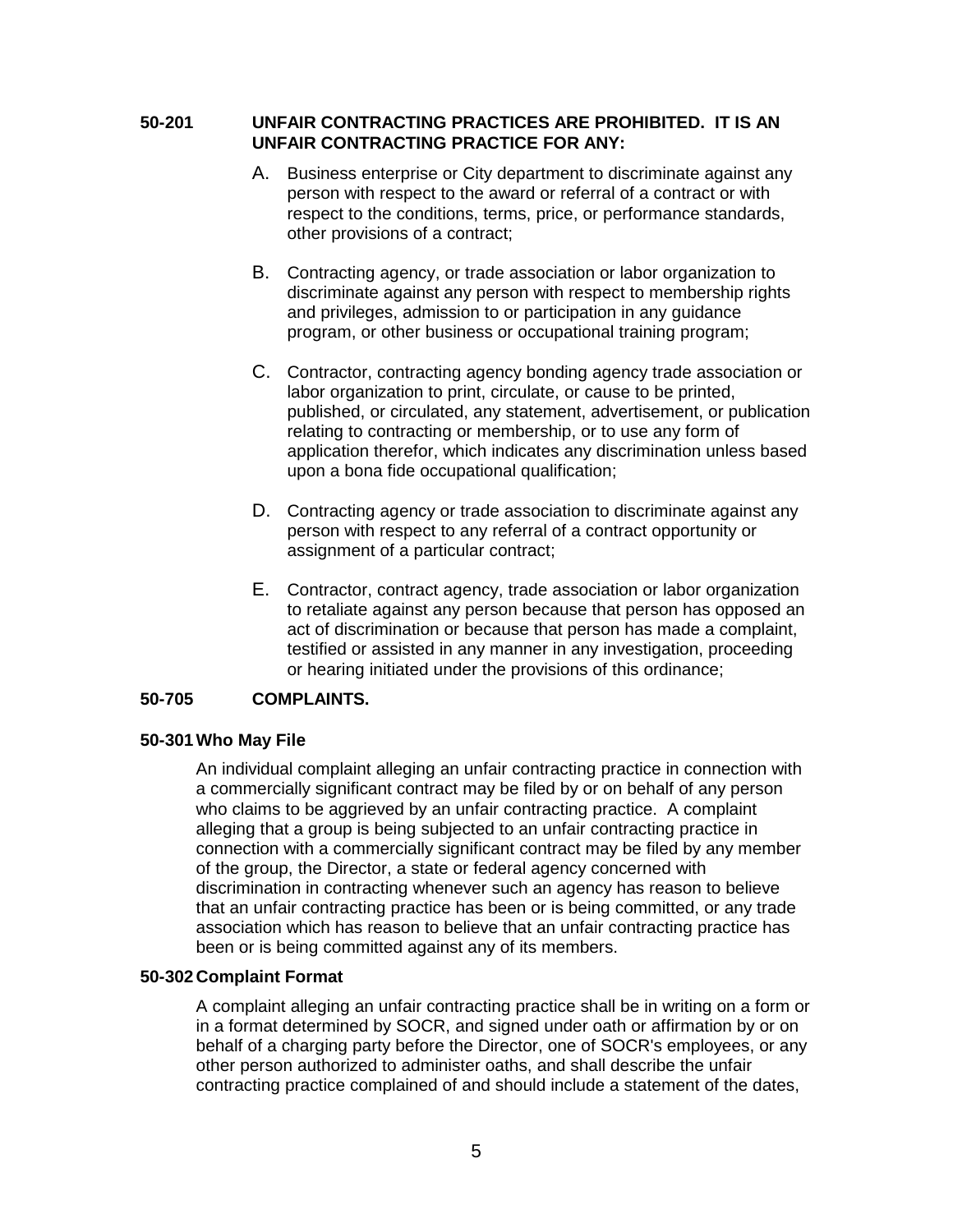places and circumstances and the persons responsible for such acts and practices.

### **50-303 Complaint Authentication**

Whenever complaints are made by or on behalf of a person claiming to be aggrieved, the person making the complaint must provide the Director with the name, address and telephone number of the individual on whose behalf the complaint is made. Thereafter, the Director shall verify the authorization of such complaint by the person on whose behalf the complaint is made and upon the request of such person may keep his or her identity confidential to the extent allowed by law.

#### **50-304 Minimum Requirements of Complaint**

A complaint shall not be rejected as insufficient because of failure to include all required information so long as it substantially satisfies the informational requirements necessary for processing.

### **50-305 Director May File Complaint**

A complaint alleging an unfair contracting practice or pattern of unfair practices may also be filed by the Director whenever the Director has reason to believe that any person has been engaged or is engaging in an unfair contracting practice.

### **50-306 Complaint Filing Deadline**

Complaints filed under this ordinance must be filed with SOCR within one hundred eighty (180) days after the occurrence of the alleged unfair contracting practice.

### **50-307 Amending Filed Complaints**

The charging party or SOCR may amend a complaint to cure technical defects or omissions; or to clarify and amplify allegations made therein; or to add allegations related to or arising out of the subject matter set forth, or attempted to be set forth, in the original complaint. For jurisdictional purposes, such amendments shall relate back to the date the original complaint was first filed. The charging party may also amend a complaint to include allegations of additional unrelated discriminatory acts and/or retaliation which arose after filing of the original complaint.

The amendment must be filed within one hundred eighty (180) days after the occurrence of the additional discriminatory act and/or retaliation and prior to SOCR's issuance of findings of fact and a determination with respect to the original complaint. Such amendments may be made at any time during the investigation of the original complaint so long as SOCR will have adequate time to investigate such additional allegations and the parties will have adequate time to present SOCR with evidence concerning such allegations before the issuance of findings of fact and a determination.

### **50-308 Preliminary Evaluation Of Complaint**

When the allegations of a complaint, if true, would not establish the basis for a reasonable cause determination, a determination of no reasonable cause may be made without further investigation.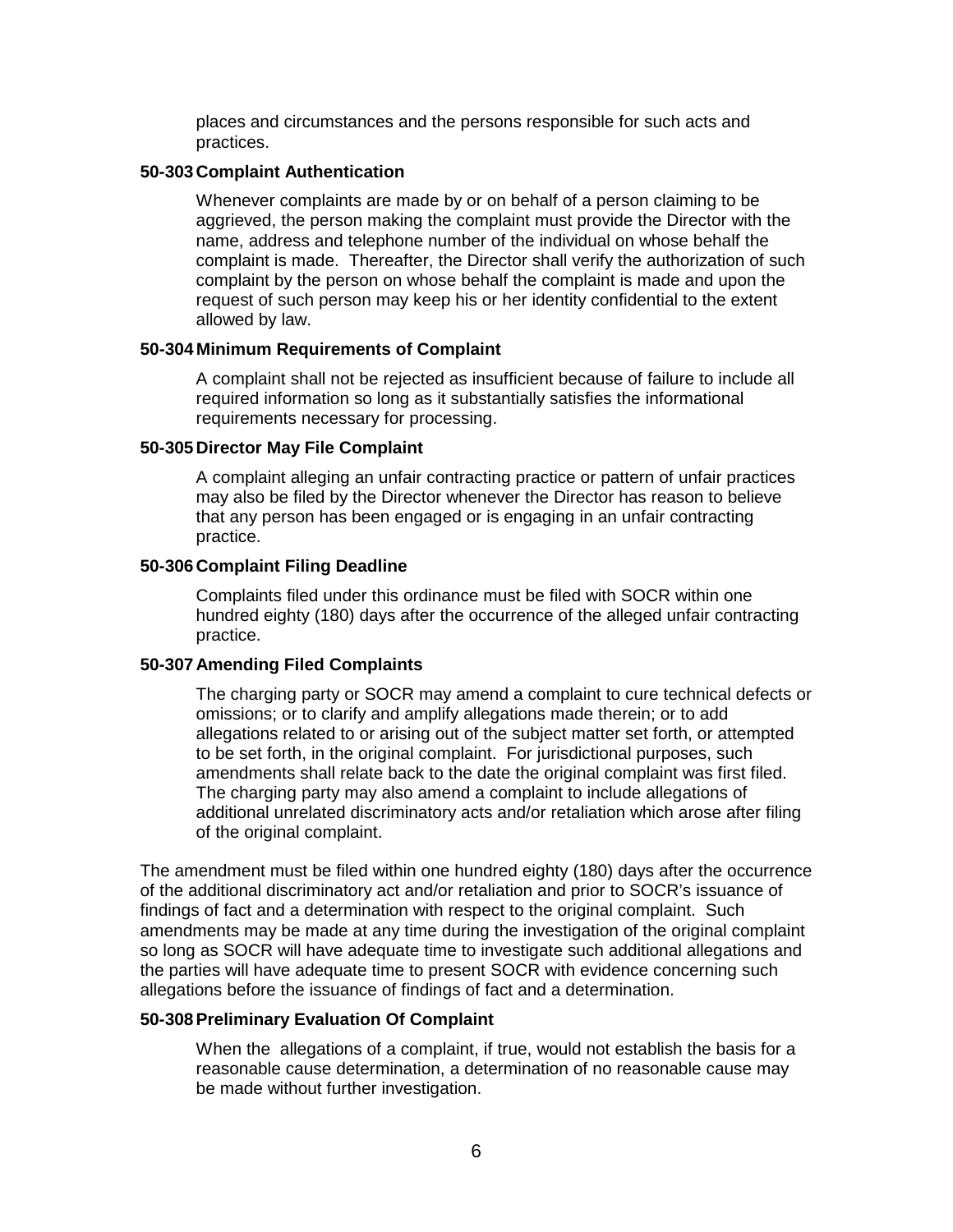#### **50-309 Notice**

The Director shall cause to be served or mailed by certified mail, return receipt requested, a copy of the complaint on the respondent within twenty (20) days after the filing of the complaint and shall promptly make an investigation thereof.

### **50-705 INVESTIGATIONS.**

#### **50-401 Intent of Investigation**

The investigation shall be directed to ascertain the facts concerning the unfair practice alleged in the complaint, and shall be conducted in an objective and impartial manner.

#### **50-402 Authority of Director During the Investigation**

The Director shall consider any statement of position or evidence with respect to the allegations of the complaint submitted by the charging party or the respondent. The Director may sign and issue subpoenas requiring the attendance and testimony of witnesses, the production of evidence (including but not limited to books, records, correspondence or documents in the possession or under the control of the person subpoenaed) , and access to evidence for the purpose of examination and copying, and conduct discovery procedures which may include interrogatories and oral depositions.

#### **50-403 Fact Finding Conference**

The Director may require a fact finding conference or participation in another process with the respondent and any of respondent's agents and witnesses and charging party during the investigation in order to define the issues, determine which elements are undisputed, resolve those issues which can be resolved, and afford an opportunity to discuss or negotiate settlement. Parties so desiring may bring their legal counsel or other designated representative.

#### **50-404 Pre-Determination Settlements**

- A. If, before a determination regarding reasonable cause is made, the charging party and respondent agree upon a settlement and the Director or his or her designee believes the remedy afforded the charging party is appropriate, the Department will draft a Pre-Determination (PDS) agreement.
- B. The charging party and the respondent will sign the PDS agreement. The agreement will be incorporated in an Order of the Director which will state that the parties shall comply with the terms of the PDS agreement.
- C. The Director will require proof of compliance with the terms of the PDS agreement. When such proof is provided the Director, he or she will administratively close the case and so notify the parties.
- D. The Department may investigate any alleged breach of the agreement; if litigation is initiated to enforce the agreement, the City shall be awarded its reasonable attorney's fees and costs incurred in bringing the action.

# **50-405 Findings of Fact and Determination of Reasonable Cause or no Reasonable Cause.**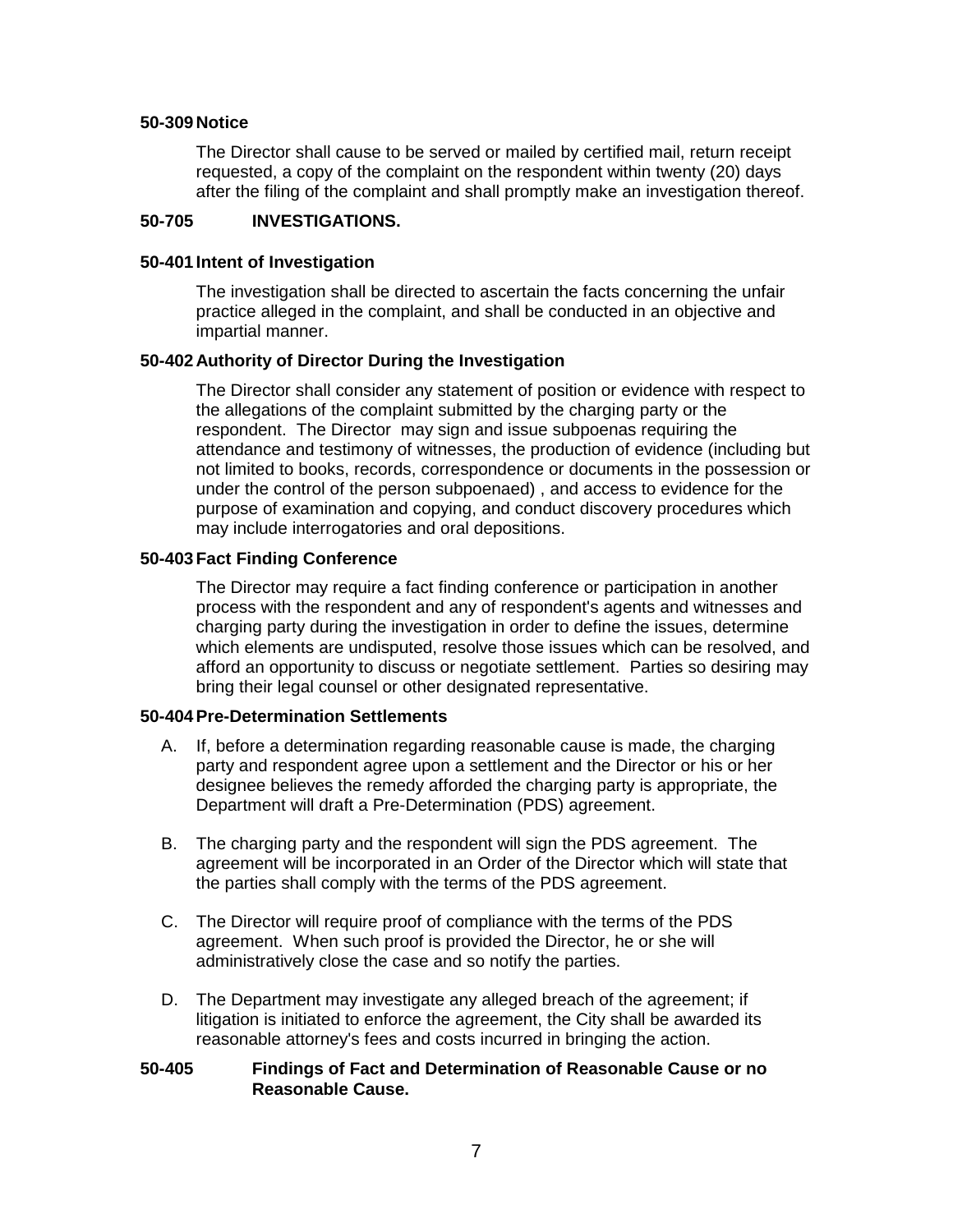The results of the investigation shall be reduced to written findings of fact and a determination shall be made by the Director that there is or is not reasonable cause for believing that an unfair practice has been or is being committed, which determination shall also be in writing and issued with the written findings of fact. Where a City department is a respondent the Director shall issue such findings and determination only after having submitted proposed findings and determinations to the respondent and charging party for review and comment. With respect to the findings and determination, "issued" shall be defined as signed and dated by the Director.

### **50-406 The Findings of Fact and Determination Shall be Furnished Promptly to the Respondent and Charging Party.**

Once the results of the investigation has been reduced to written findings of fact and a determination made by the Director, the findings of fact and determination shall be furnished promptly to the respondent and charging party.

## **50-407 Amending Findings of Fact**

Once issued to the parties, the Director's findings of fact, determination and order may not be amended or withdrawn except upon the agreement of the parties, provided, that the Director may correct clerical mistakes or errors arising from oversight or omission upon a motion from a party or upon the Director's own motion.

## **50-705 Breach of Contractual Provisions**

If in the course of an investigation, it becomes apparent that a contractual provision was breached, but that the breach was caused by economic or other non-discriminatory pressures, the complainant will be advised that SOCR will not pursue the matter further and will terminate its investigation. **NOTE**: If the evidence illustrates that discrimination is the cause of the breach of the contractual provision, then the breach will be considered in determining the appropriate damages.

# **50-500 TERMINATION OF CASES WITHOUT FINDINGS OF FACT**

### **50-501 Withdrawal of Charge**

A charging party may request that his or her charge be withdrawn at any time before determination regarding reasonable cause is made by the Director by giving the Department written notice of his or her request.

### **50-502 Director to Inquire into Withdrawal Request**

Upon receipt of the appropriate withdrawal notice, the Director or his or her designee may make inquiries to ascertain whether the charging party gave the notice voluntarily and with an understanding of the consequences. Unless the Director or designee determines that the withdrawal request is coerced or uninformed, SOCR may terminate its action on the charge and notify the charging party and respondent that the charge has been withdrawn.

### **50-503 Charging Party May Not Re-File Withdrawn Complaint**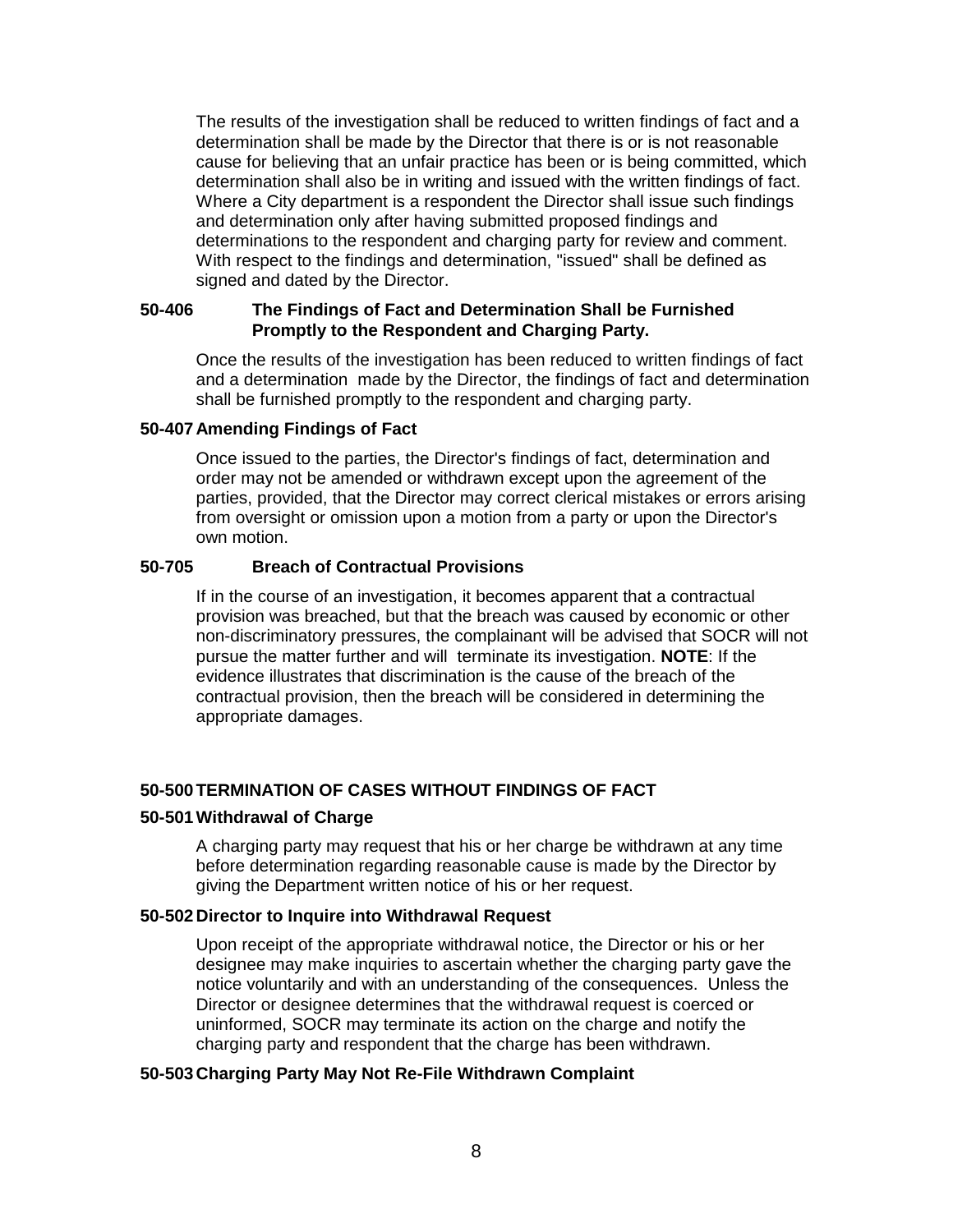A charging party who withdraws a charge may not file another charge which alleges the same facts and violation as the withdrawn charge.

# **50-504 Administrative Closure of a Charge Without Findings of Fact**

- 50 The Director may administratively close a charge without making findings of fact and a determination whether there is reasonable cause to believe an unfair practice has occurred when he or she determines administrative closure is appropriate, including, but not limited to, cases where:
	- (1) the Director or his or her designee determines that all portions of the charge were not timely filed or that SOCR does not otherwise have jurisdiction:
	- (2) the charging party fails to provide necessary information requested by the Director or his or her designee, fails or refuses to appear or to be available for interviews or conferences as necessary, or otherwise refuses to cooperate with the Director or his or her designee to the extent he or she is unable to resolve the charge, and the charging party has had thirty (30) days notice of the Director's intent to administratively close the charge for failure of the charging party to cooperate;
	- (3) the charging party cannot be located by the Director or by his or her designee, he or she has made reasonable efforts to locate the charging party, and has sent notice to the charging party at his or her last known address of the Director's intent to dismiss the charge, and at least thirty (30) days have elapsed since the notice of the Director's intent to dismiss the charge was sent; or
	- (4) the charging party has refused to accept a respondent's written settlement offer which is specific in its terms and which the Director determines would provide the charging party all relief to which he or she would be entitled pursuant to the Fair Contracting Practices Ordinance No. 119601 if a determination of reasonable cause were made in his or her case and the charging party has been given thirty (30) days notice of the Director's intent to administratively close the charge for refusal of the charging party to accept the offer.
	- (5) a discrimination action has been filed and is being actively litigated in a court which seeks relief on the same facts as are alleged in the charge;
	- (6) a Pre-Determination Settlement agreement has been reached and SOCR has received proof of compliance with the terms of the agreement
- 51 The charging party will be notified by the Director or his or her designee that a charge has been administratively closed.
- 52 An administrative closure of a case terminates the action of the Director and SOCR on the charge. A charging party may not file another charge that alleges the same facts and violation as the charge in a case which has been administratively closed. The charging party and respondent will be given notice by SOCR that a case has been administratively closed.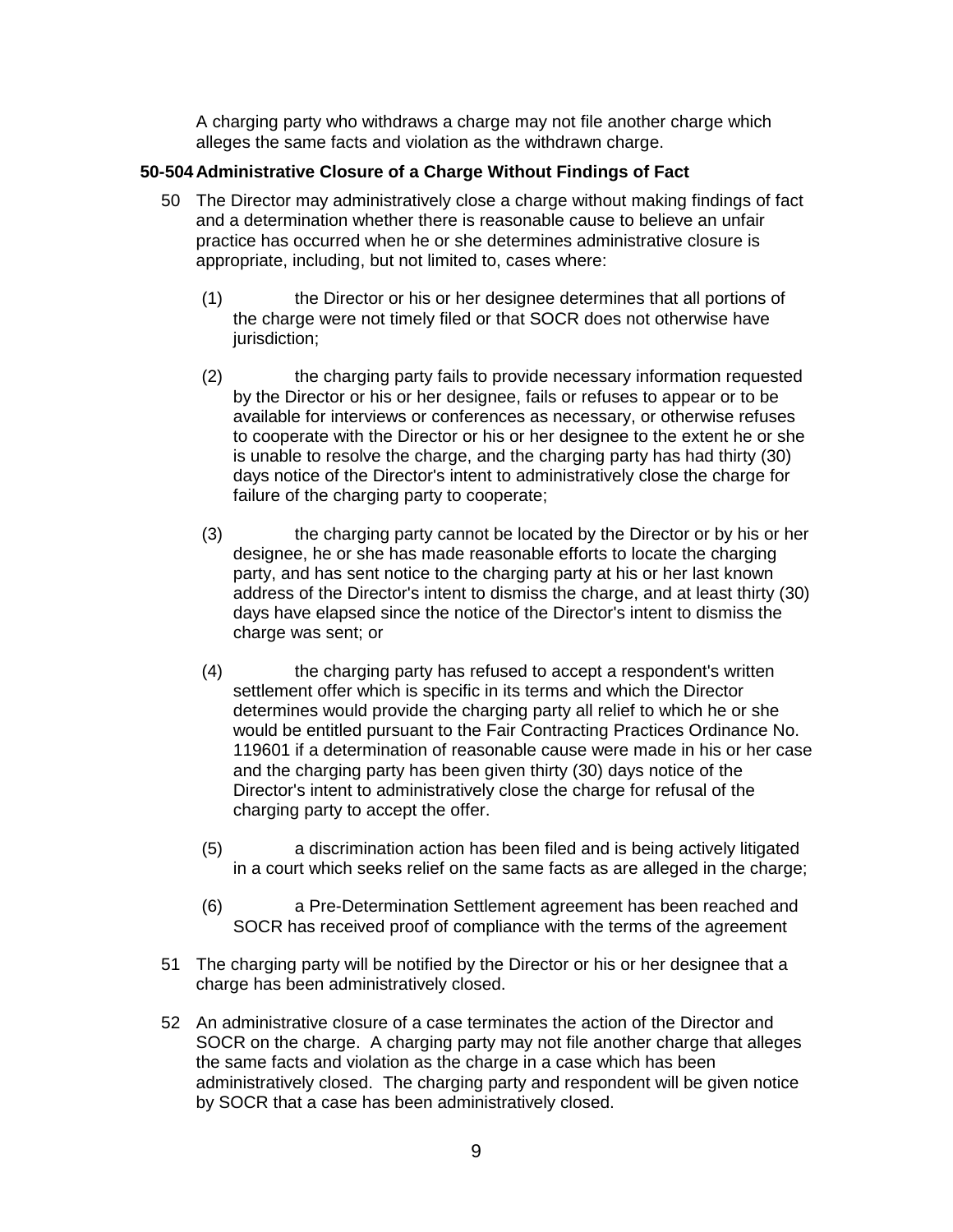## **50-600 FINDINGS AND DETERMINATIONS**

### **50-601 Determination Of No Reasonable Cause.**

If a no reasonable cause determination is made, the charging party shall have the right to file a written request with the Director asking for reconsideration of the finding. This written request must be submitted to the Director within 30 days of the issuance of the Director's findings. The Director shall respond in writing within a reasonable time by granting or denying the request.

## 50-602 **Determination of Reasonable Cause in Cases Involving All Respondents Except City Departments - Conciliation and Settlement.**

- A. In all cases except a case in which a City department is the respondent, if a determination is made that reasonable cause exists to believe that an unfair practice has occurred, the Director shall endeavor to eliminate the unfair practice by conference, conciliation, and persuasion.
- B. Conditions of settlement may include (but are not limited to) the elimination of the unfair contracting practice, hiring, reinstatement, lost profits, attorney's fees, admittance or restoration to membership in a trade association, admittance to participation in a training, or such other action which will effectuate the purposes of this ordinance, including action which could be ordered by a court, except that damages for humiliation and mental suffering shall not exceed Ten Thousand Dollars (\$10,000.00).
- C. Any settlement agreement shall be reduced to writing and signed by the charging party, the respondent and the Director. An order shall then be entered by the Director setting forth the terms of the agreement. Copies of such order shall be delivered to all affected parties.
- D. Failure to Reach An Agreement: In case of failure to reach an agreement and/or conciliation and upon a written finding to that effect furnished to the charging party and respondent, except a case in which a City department is a respondent, the Director shall promptly cause to be delivered the entire investigation file, including the complaint and any and all findings made, to the City Attorney for further proceedings and hearing under this ordinance pursuant to SOCR Rules 50-701.

# **50-603 Determination Of Reasonable Cause Of Cases Involving City Departments As Respondents – Conciliation Or Referral To Hearing Examiner.**

In all cases in which a City department is a respondent:

A. A determination of reasonable cause by the Director shall be deemed a finding that an unfair contracting practice has been committed by respondent and is dispositive of this issue for all future proceedings under this ordinance.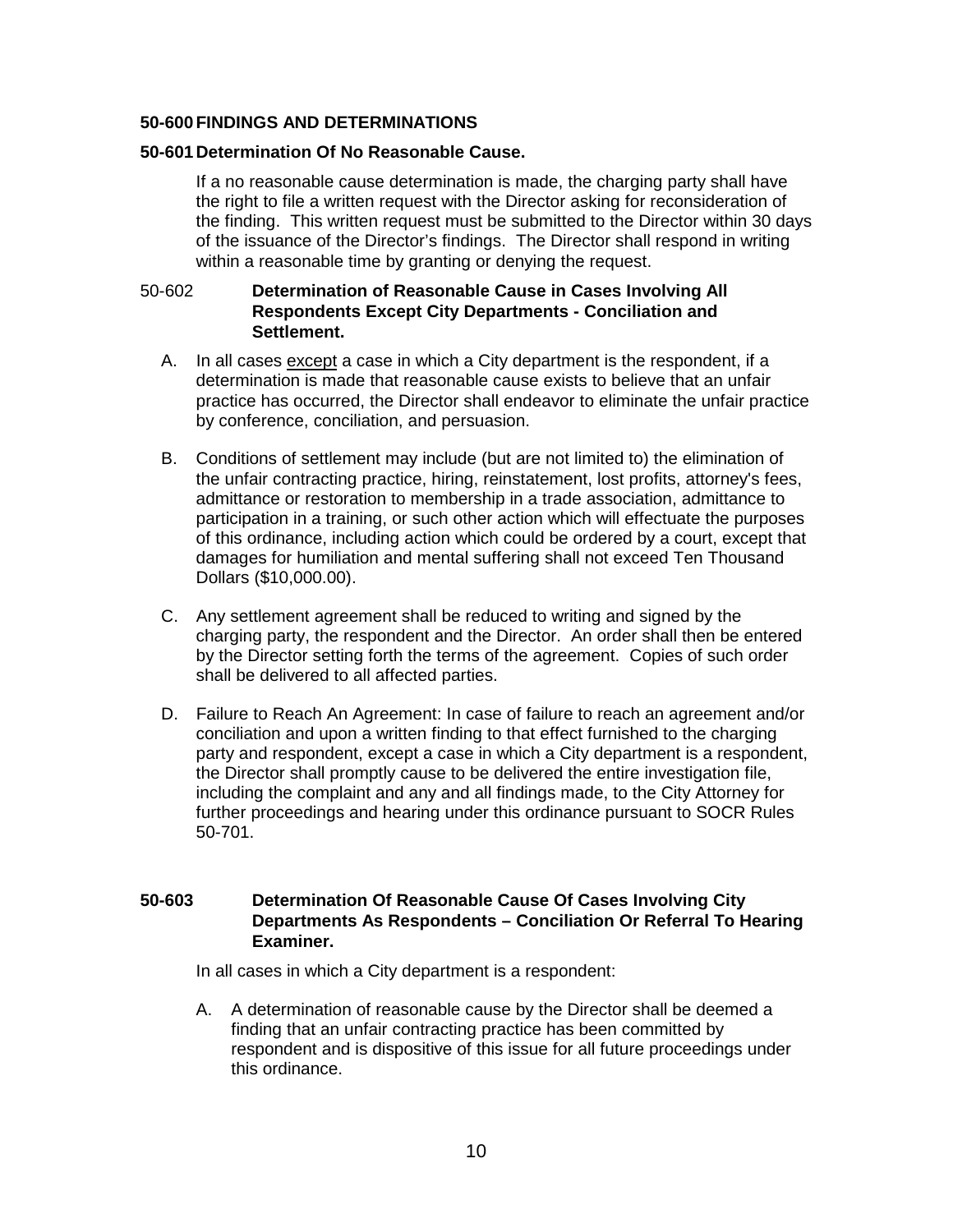- B. Within sixty (60) days of the issuance of a determination of reasonable cause, the Director shall confer with the parties and determine an appropriate remedy, which may include (but is not limited to) hiring, reinstatement, lost profits, attorney's fees, admittance or restoration to membership in a trade association, admittance to participation in a training, or such other action as will effectuate the purposes of this ordinance, including action which could be ordered by a court, except that damages for humiliation and mental suffering shall not exceed Ten Thousand Dollars (\$10,000.00). Such remedy shall be reduced to writing in an order of the Director.
- C. The charging party must sign a release in the form and manner requested by SOCR, releasing the City from further liability for acts giving rise to the complaint in order to obtain the benefits of the remedy provided under this section and before payment can be made. Without such release, the Director's order with respect to the charging party's individual relief shall have no force and effect. In such event the Director shall notify the parties involved in writing.
- D. In all cases where the remedy determined by the Director includes a monetary payment which exceeds the sum of Ten Thousand Dollars (\$10,000.00), the complaint or claim, the Director's determination, order, the charging party's signed release and such further documentation as may be required shall be presented to the City Council for passage by separate ordinance. If the City Council fails or refuses to appropriate the amount ordered by the Director within ninety (90) days, the Director shall certify the case to the Hearing Examiner for a hearing to determine the appropriate monetary relief in the case which determination shall be final and binding upon the City.
- E. Where the Director's order includes a monetary payment of Ten Thousand Dollars (\$10,000.00) or less, such payment shall be made under the authority and in the form and manner otherwise provided for by law for payment of such claims

## **50-700 FORWARDING COMPLAINTS TO CITY ATTORNEY FOR PROSECUTION BEFORE THE HEARING EXAMINER.**

### **50-701 Submission of Complaint to the City Attorney**

Following submission of the investigation file from the Director in cases involving all respondents under SOCR Rules 50-602, the City Attorney shall prepare a complaint against such respondent relating to the complaint and facts discovered during the investigation thereof and prosecute the same in the name and on behalf of SOCR and the City at a hearing before the Hearing Examiner and appear for and represent the interests of SOCR and the City at all subsequent proceedings; provided, if the City Attorney determines that there is no legal basis for a complaint to be filed or for proceedings to continue, a statement of the reasons therefor shall be filed with SOCR, charging party and the respondent.

#### **50-702 Service of Complaint**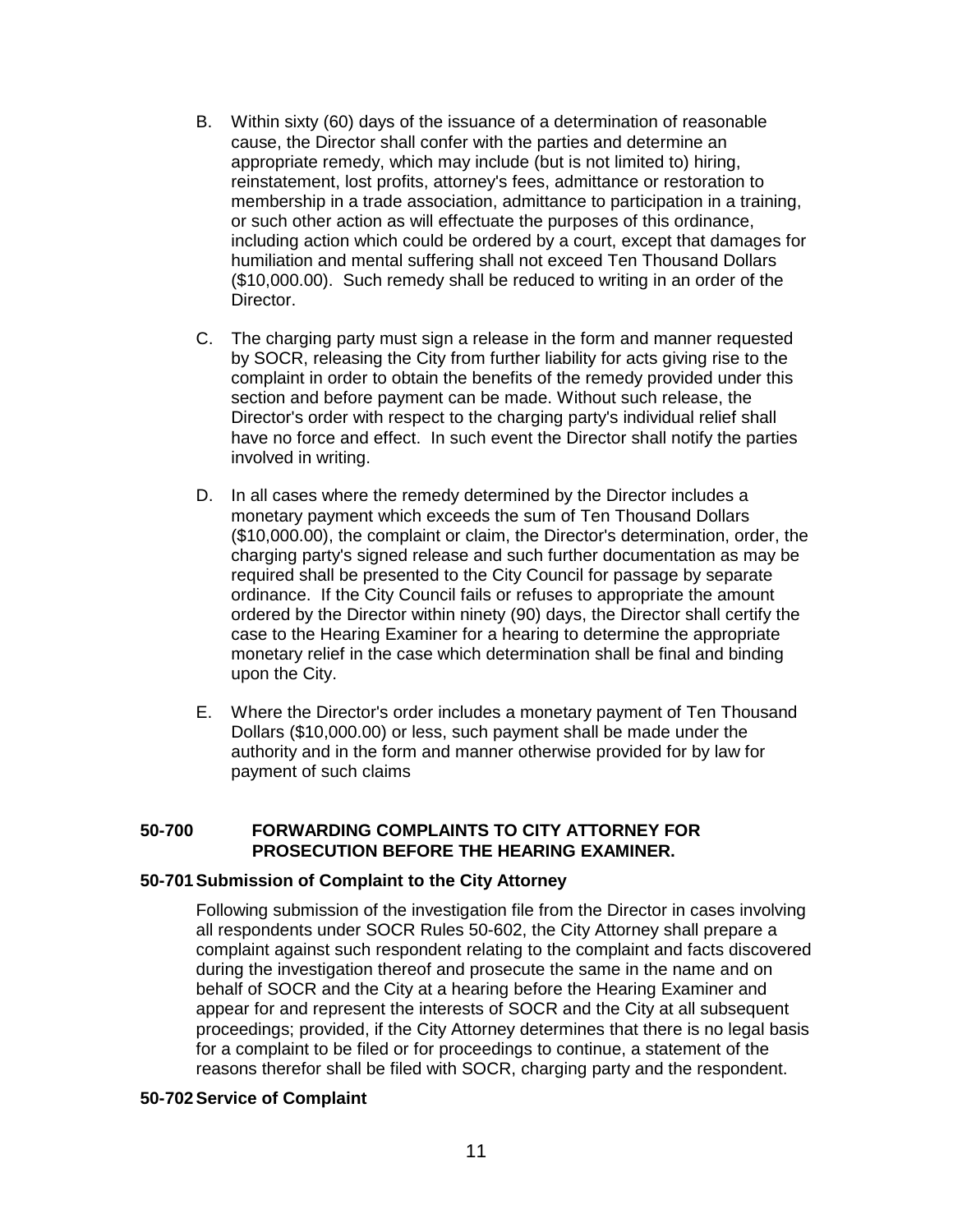The complaint shall be served on respondent in the usual manner provided by law for service of complaints and filed with the Seattle Hearing Examiner. A copy of such complaint shall be furnished to the charging party.

### **50-703 Deadline to respond to Complaint**

Within twenty (20) days of the service of such complaint upon it, the respondent shall file its answer with the Hearing Examiner and serve a copy of the same on the City Attorney.

## **50-704 Date of Hearing and Notice**

Upon the filing of the complaint, the Hearing Examiner shall promptly establish a date for the hearing and give notice thereof to the City Attorney and respondent, and shall commence a public hearing on the complaint, no earlier than ninety (90) days nor later than one hundred twenty (120) days from the filing of the complaint, unless otherwise ordered by the Hearing Examiner.

# **50-705 Amendment of Filed Complaint**

Amending a complaint after it has been filed with the Hearing Examiner requires the permission of the Hearing Examiner. Permission shall only be granted when justice will be served and all parties are allowed time to prepare their case with respect to additional or expanded complaints, which they did not and could not have reasonably foreseen would be in issue at the hearing.

## **50-706 Conduct of Hearing**

The hearing shall be conducted by a Hearing Examiner from the Office of Hearing Examiner, or a hearing examiner pro tempore appointed by the Hearing Examiner. Such hearings shall be conducted in accordance with written rules and procedures consistent with this ordinance and the Administrative Code of the City (Ordinance 102228).

# **50-707 Decision and Order by the Hearing Examiner**

- A. Within thirty (30) days after conclusion of the hearing, the Hearing Examiner presiding at the hearing shall prepare a written decision and order. The final decision shall be filed as a public record with the City Clerk, and copies thereof mailed to each party of record and to SOCR.
- B. Such decision shall contain a brief summary of the evidence considered, findings of fact, conclusions of law upon which the decision is based, and an order detailing the relief deemed appropriate, together with a brief statement of the reasons therefor.
- C. In the event the Hearing Examiner determines that a respondent has committed an unfair contracting practice under this ordinance, the Hearing Examiner may order the respondent to take such affirmative action or provide for such relief as is deemed necessary to correct the practice, effectuate the purpose of this ordinance, and secure compliance therewith, including but not limited to hiring, reinstatement, lost profits, attorney's fees, admittance or restoration to membership in a trade association, admittance to participation in a training, or such other action which will effectuate the purposes of this ordinance, including action which could be ordered by a court, except that damages for humiliation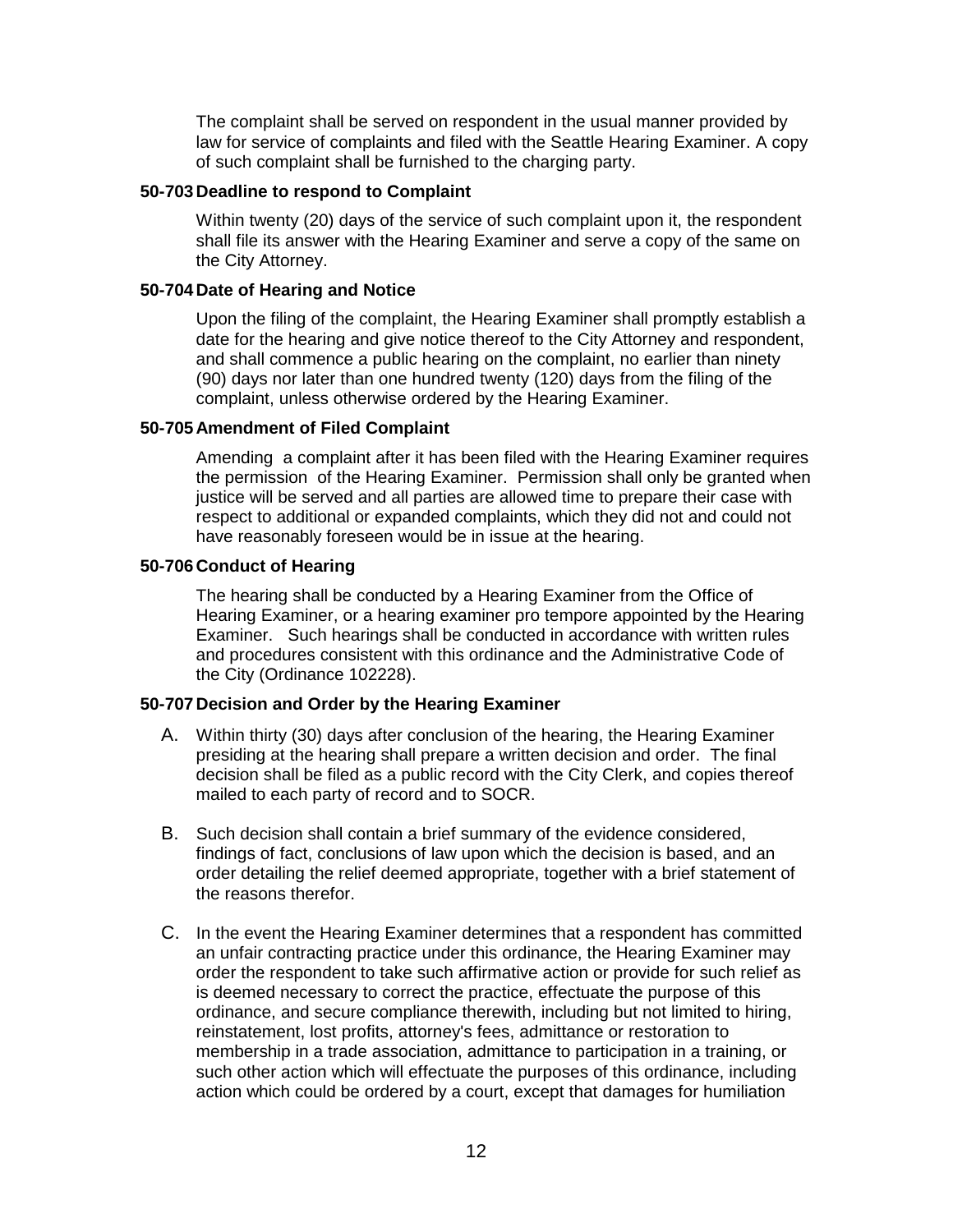and mental suffering shall not exceed Ten Thousand Dollars (\$10,000.00). Lost profits shall not accrue from a date more than two (2) years prior to the initial filing of the complaint. The Hearing Examiner may also disqualify the respondent from participating in contracts with the City for a period of up to five (5) years.

D. Respondent shall comply with the provisions of any order affording relief and shall furnish proof of compliance to the Department as specified in the order. In the event respondent refuses or fails to comply with the order, the Director shall notify the City Attorney of the same and the City Attorney shall invoke the aid of the appropriate court to secure enforcement or compliance with the order.

### **50-800 MISCELLANEOUS PROVISIONS.**

#### **50-801 Violation-Penalty**

It is unlawful for any person to willfully engage in an unfair practice under this ordinance or willfully resist, prevent, impede or interfere with the Director or Hearing Examiner in the performance of their duties under this ordinance, or to fail, refuse, or neglect to comply with any lawful order of the Director or Hearing Examiner. Conduct made unlawful by this section constitutes a violation subject to the provisions of Chapter 12A.01 and Chapter 12A.02 of the Seattle Criminal Code and any person convicted thereof may be punished by a civil fine or forfeiture not to exceed Five Hundred Dollars (\$500.00).

#### **50-802 Requirement to Comply**

The City shall include the requirement to comply with this ordinance and these rules, as amended, in all contracts and agreements with recipients of grants and other funds through or from the City and with organizations which use City buildings, facilities or property or which use property for which the City is responsible for capital improvements. The contract clause requiring compliance with the Fair Contracting Practices Ordinance, Ordinance No. 119601 shall be in substantially the following form:

*"Each party is required to comply with the Fair Contracting Practices Ordinance of the City of Seattle (Ordinance 119601), as amended. Conduct made unlawful by that ordinance constitutes a breach of contract. Engaging in an unfair contracting practice may also result in the imposition of a civil fine or forfeiture under the Seattle Criminal Code as well as various civil remedies."*

# **50-900 ENFORCEMENT BY PRIVATE PERSONS**

### **50-901 Private Civil Action**

Any person who claims to have been injured by an unfair contracting practice may commence a civil action in a court of competent jurisdiction, not later than three years after the occurrence of the alleged unfair contracting practice or ninety (90) days after the issuance of a determination of reasonable cause by the Director, whichever occurs last, to obtain appropriate relief with respect to such unfair contracting practice.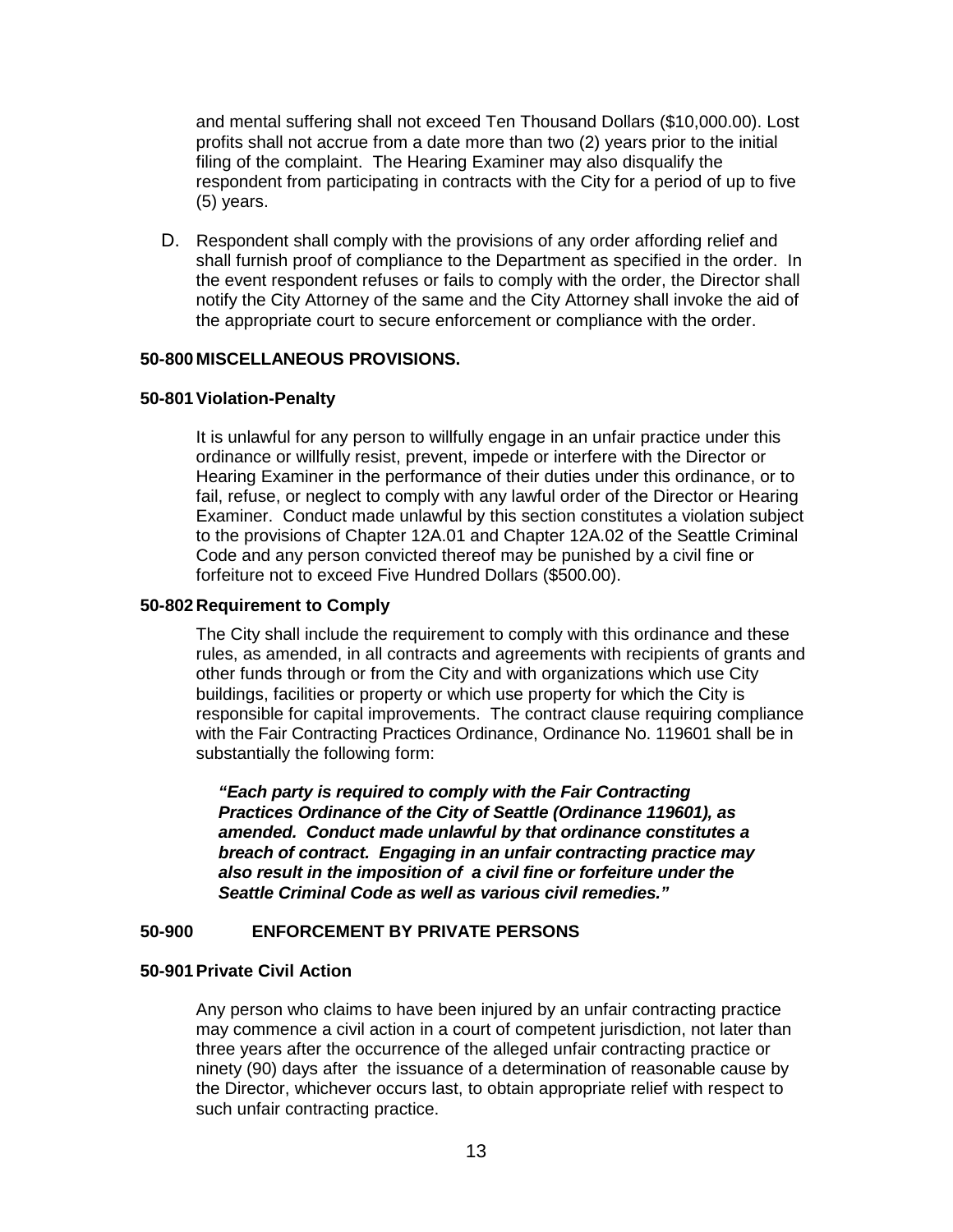# **50-902 Civil Action Precluded Once Settlement or Conciliation Agreement is Obtained.**

A civil action may be filed under this section whether or not an administrative complaint has been filed under these rules and without regard to the status of such complaint, but if SOCR has obtained a pre-finding or post-finding settlement or conciliation agreement with the consent of the charging party, no civil action may be filed under this section with respect to the alleged unfair contracting practice which forms the basis for such complaint except for the purpose of enforcing the terms of the agreement. To preclude such filing, the charging party must be provided with written notice that consent to a pre-finding or post-finding settlement or conciliation agreement will terminate the charging party's right to file a civil action under this section.

- A. Upon the filing of a civil action involving the same claim or arising from the same facts and circumstances, whether under the Fair Contracting Practices ordinance (No. 119601), or similar law, a complaint of an unfair contracting practice may be administratively closed by the Director.
- B. In the event that a court dismisses a private cause of action on grounds that would not preclude pursuit of a complaint under this ordinance, the charging party may request, within 90 days of the entry of the Court's order of dismissal, that SOCR reopen a previously filed complaint. Upon such request, the Director may reopen a case that was administratively closed upon the filing of a civil action. If SOCR closes a case based on a "no reasonable cause" finding, the case shall not be reopened.
- C. No complainant or aggrieved person may secure relief from more than one governmental agency, instrumentality or tribunal for the same harm or injury.
- D. **EXECUTE:** Where the complainant or aggrieved person elects to pursue simultaneous claims in more than one forum, the factual and legal determinations issued by the first tribunal to rule on the claims may, under the doctrines of "res judicata" or "collateral estoppel," be binding on all or portions of the claims pending before other tribunals.
- E. No civil action may be commenced under this section with respect to an alleged unfair contracting practice which forms the basis of a complaint if a hearing on the record has been commenced by the City of Seattle Office of the Hearing Examiner. To preclude such filing, a charging party must be provided with written notice at least 30 days prior to the commencement of a hearing before the City of Seattle Office of the Hearing Examiner that the commencement of such a hearing will terminate the charging party's right to file a civil action.
- F. In a civil action under this section, if the court, or jury, finds that an unfair contracting practice has occurred, the court may grant such relief as may be awarded by the Hearing Examiner under this ordinance or is authorized by the Washington Law Against Discrimination,